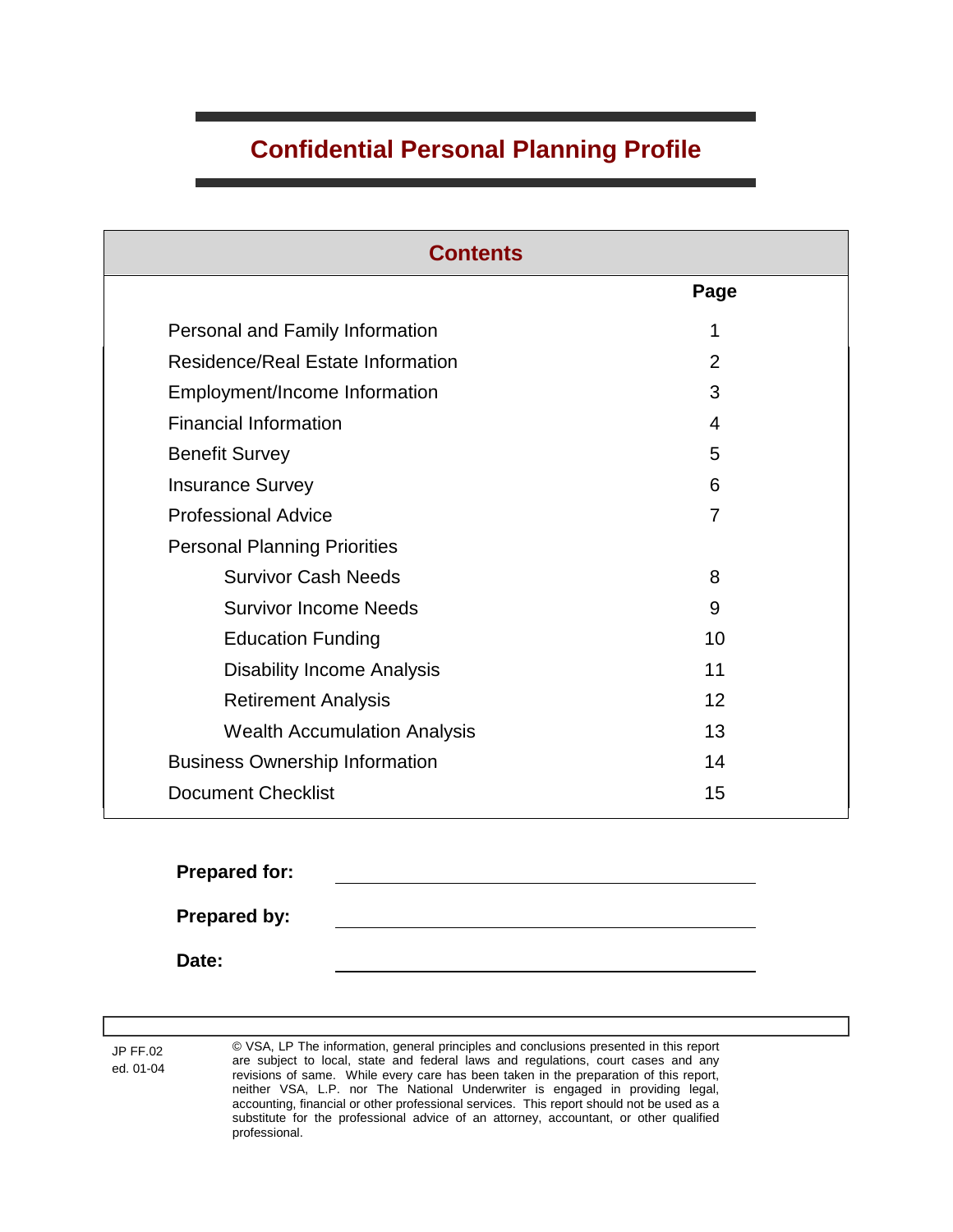# **Personal and Family Information**

| <b>Personal Information</b>                                                       |            |  |  |
|-----------------------------------------------------------------------------------|------------|--|--|
| <b>Client</b><br><b>Spouse</b>                                                    |            |  |  |
| Name:<br>Date of Birth:<br>Social Security No.:<br>Home Phone:<br>E-Mail Address: | $\sqrt{1}$ |  |  |

| <b>Dependent Information</b> |      |     |               |              |
|------------------------------|------|-----|---------------|--------------|
|                              | Name | Sex | Date of Birth | Relationship |
|                              |      |     |               |              |
| 2                            |      |     |               |              |
| 3                            |      |     |               |              |
| 4.<br>5.                     |      |     |               |              |
| 6                            |      |     |               |              |
|                              |      |     |               |              |

| <b>Wills and Trusts</b>                     |               |               |  |  |
|---------------------------------------------|---------------|---------------|--|--|
|                                             | <b>Client</b> | <b>Spouse</b> |  |  |
| Date of Will:                               |               |               |  |  |
| Date Last Reviewed:                         |               |               |  |  |
| Executor:                                   |               |               |  |  |
| Provisions:                                 |               |               |  |  |
| Date of Trust:                              |               |               |  |  |
| Type:                                       |               |               |  |  |
| Trustee:                                    |               |               |  |  |
| Purpose:                                    |               |               |  |  |
| Who is the legal guardian for the children? |               |               |  |  |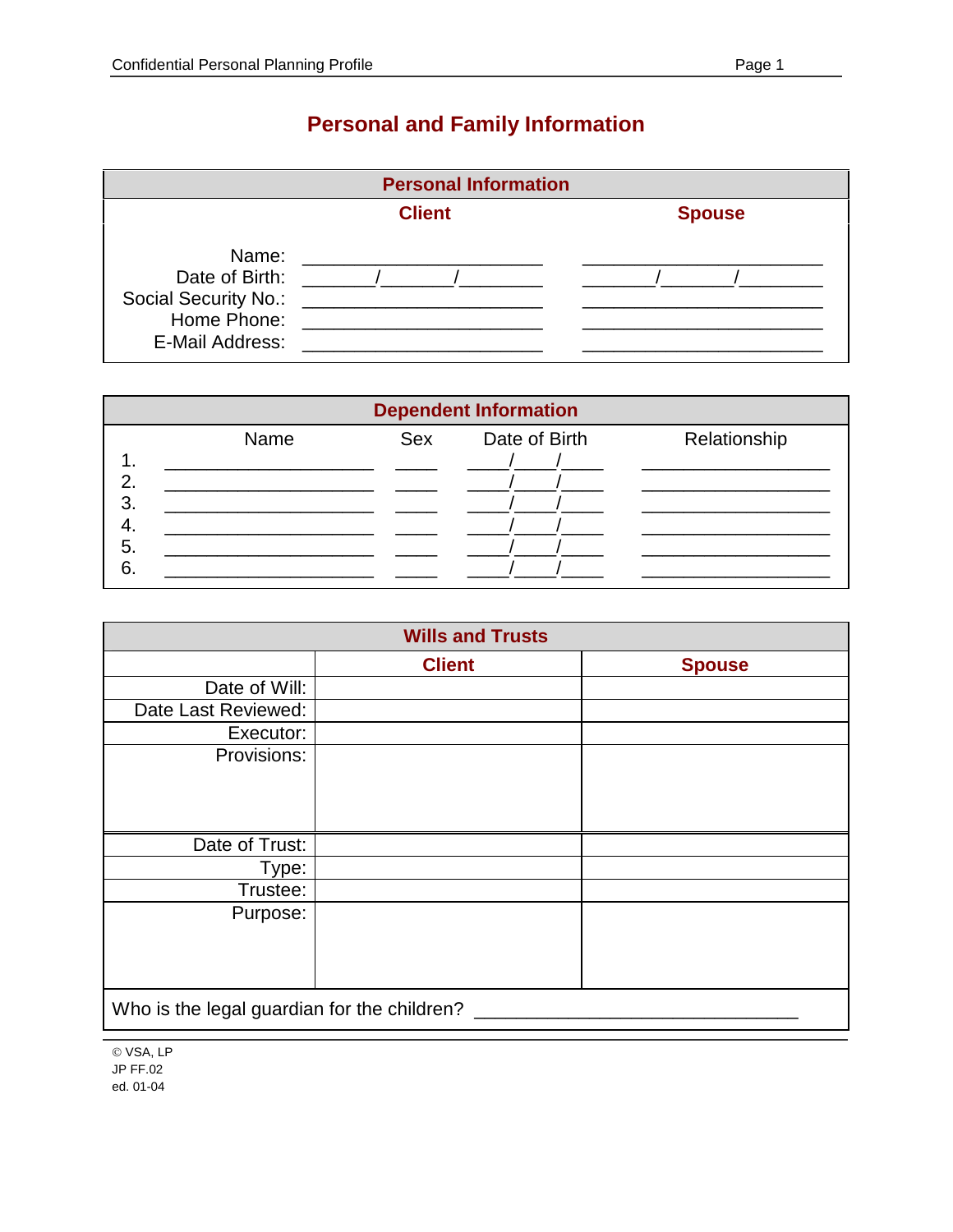## **Residence and Real Estate Information**

| <b>Primary Residence</b>      |                             |                                                                                  |                      |  |
|-------------------------------|-----------------------------|----------------------------------------------------------------------------------|----------------------|--|
| <b>Street Address:</b>        |                             |                                                                                  |                      |  |
| City, State, Zip:             |                             |                                                                                  |                      |  |
| Do You:<br>Own? $\Rightarrow$ | <b>Estimated Value</b><br>S | Mortgage Payment                                                                 | Mortgage Balance     |  |
| Rent? $\Rightarrow$           | <b>Monthly Rent</b>         | Do You Have Plans to Buy a Home<br>in the Next Three Years?<br>Yes $\Rightarrow$ | <b>Amount Saved:</b> |  |
|                               |                             | No                                                                               |                      |  |

| <b>Vacation Home</b>   |                  |                  |  |
|------------------------|------------------|------------------|--|
| <b>Street Address:</b> |                  |                  |  |
| City, State, Zip:      |                  |                  |  |
| <b>Estimated Value</b> | Mortgage Payment | Mortgage Balance |  |

| <b>Investment Real Estate</b> |             |                        |              |              |
|-------------------------------|-------------|------------------------|--------------|--------------|
|                               | Description | <b>Estimated Value</b> | Loan Payment | Loan Balance |
|                               |             |                        |              |              |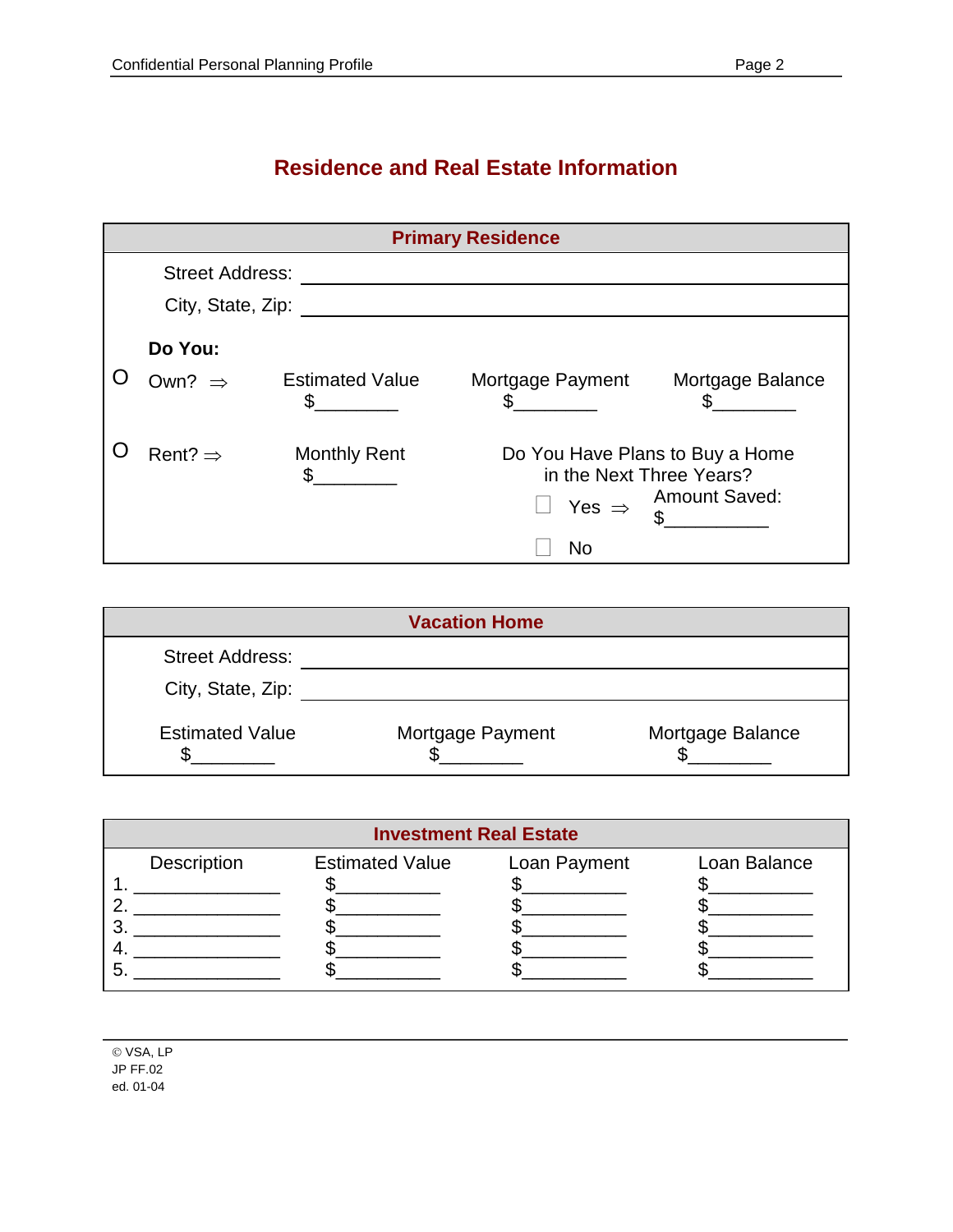# **Employment and Income Information**

| <b>Employment Information</b>                   |                                                              |               |
|-------------------------------------------------|--------------------------------------------------------------|---------------|
|                                                 | <b>Client</b><br>Employer: _________________________________ | <b>Spouse</b> |
| Phone Number:<br>Fax Number:<br>E-Mail Address: |                                                              |               |

| <b>Earned Income Information</b>       |         |            |         |            |
|----------------------------------------|---------|------------|---------|------------|
| <b>Client</b><br><b>Spouse</b>         |         |            |         |            |
|                                        | Monthly | Annual     | Monthly | Annual     |
| Salary/Wages:                          |         |            |         |            |
| Bonuses:                               |         |            |         |            |
| Commissions:                           |         |            |         |            |
| <b>Expected Salary</b><br>Growth Rate: |         | % per year |         | % per year |

| <b>Other Income Information</b> |         |        |         |        |
|---------------------------------|---------|--------|---------|--------|
| <b>Client</b><br><b>Spouse</b>  |         |        |         |        |
| Taxable:<br>Non-Taxable:        | Monthly | Annual | Monthly | Annual |

|                          | <b>Income Tax Information</b> |               |
|--------------------------|-------------------------------|---------------|
|                          | <b>Client</b>                 | <b>Spouse</b> |
| Federal Income Tax Rate: | $\%$                          | $\frac{0}{6}$ |
| State Income Tax Rate:   |                               | $\mathbf{O}/$ |
| Self-Employed?:          |                               |               |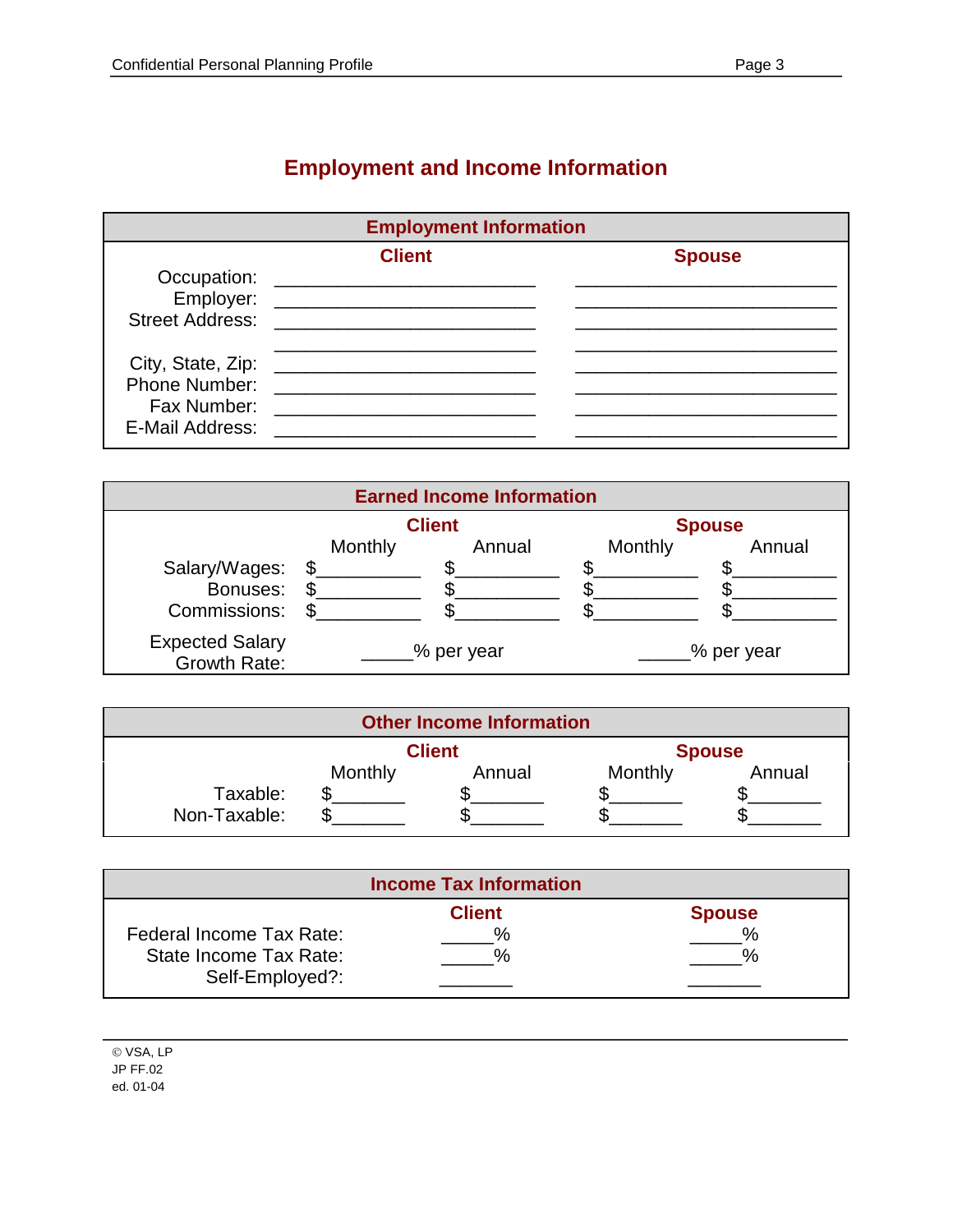| <b>Assets</b>                           |                                 |                                 |  |
|-----------------------------------------|---------------------------------|---------------------------------|--|
|                                         | <b>Market Value</b><br>(Client) | <b>Market Value</b><br>(Spouse) |  |
| <b>Checking Accounts</b>                | \$                              | \$                              |  |
| Savings Accounts                        |                                 |                                 |  |
| <b>CDs</b>                              |                                 |                                 |  |
| U.S. Savings Bonds                      |                                 |                                 |  |
| <b>Mutual Funds</b>                     |                                 |                                 |  |
| Stocks/Bonds                            |                                 |                                 |  |
| <b>Limited Partnerships</b>             |                                 |                                 |  |
| Residence(s)                            |                                 |                                 |  |
| <b>Investment Real Estate</b>           |                                 |                                 |  |
| Life Insurance Cash Values<br>Annuities |                                 |                                 |  |
| <b>IRAs</b>                             |                                 |                                 |  |
| Qualified Retirement Plans (vested)     |                                 |                                 |  |
| <b>Business Interests</b>               |                                 |                                 |  |
| Collectibles                            |                                 |                                 |  |
| Automobiles                             |                                 |                                 |  |
| <b>Personal Property</b>                |                                 |                                 |  |
|                                         |                                 |                                 |  |
| <b>TOTAL</b>                            | \$                              | \$                              |  |
| <b>TOTAL ASSETS</b>                     | \$.                             |                                 |  |

### **Financial Information**

| <b>Liabilities</b>                                                                                                                                                                                                             |                        |                |  |
|--------------------------------------------------------------------------------------------------------------------------------------------------------------------------------------------------------------------------------|------------------------|----------------|--|
|                                                                                                                                                                                                                                | <b>Monthly Payment</b> | <b>Balance</b> |  |
| Mortgage(s)                                                                                                                                                                                                                    |                        | \$             |  |
| <b>Other Real Estate Loans</b>                                                                                                                                                                                                 |                        |                |  |
| Home Equity Loans                                                                                                                                                                                                              |                        |                |  |
| Auto Loans                                                                                                                                                                                                                     |                        |                |  |
| <b>Education Loans</b>                                                                                                                                                                                                         |                        |                |  |
| Installment Loans                                                                                                                                                                                                              |                        |                |  |
| <b>Charge Accounts</b>                                                                                                                                                                                                         |                        |                |  |
| <b>Credit Cards</b>                                                                                                                                                                                                            |                        |                |  |
| <b>Personal Credit Line</b>                                                                                                                                                                                                    |                        |                |  |
| <b>Business Debt</b>                                                                                                                                                                                                           |                        |                |  |
| Other: and the control of the control of the control of the control of the control of the control of the control of the control of the control of the control of the control of the control of the control of the control of t |                        |                |  |
| <b>TOTAL LIABILITIES</b>                                                                                                                                                                                                       |                        |                |  |

| <b>Balance Sheet</b>                       |                 |  |  |
|--------------------------------------------|-----------------|--|--|
| Total Liabilities -<br><b>NET WORTH \$</b> | Total Assets \$ |  |  |
| $\odot$ VCA ID                             |                 |  |  |

© VSA, LF JP FF.02 ed. 01-04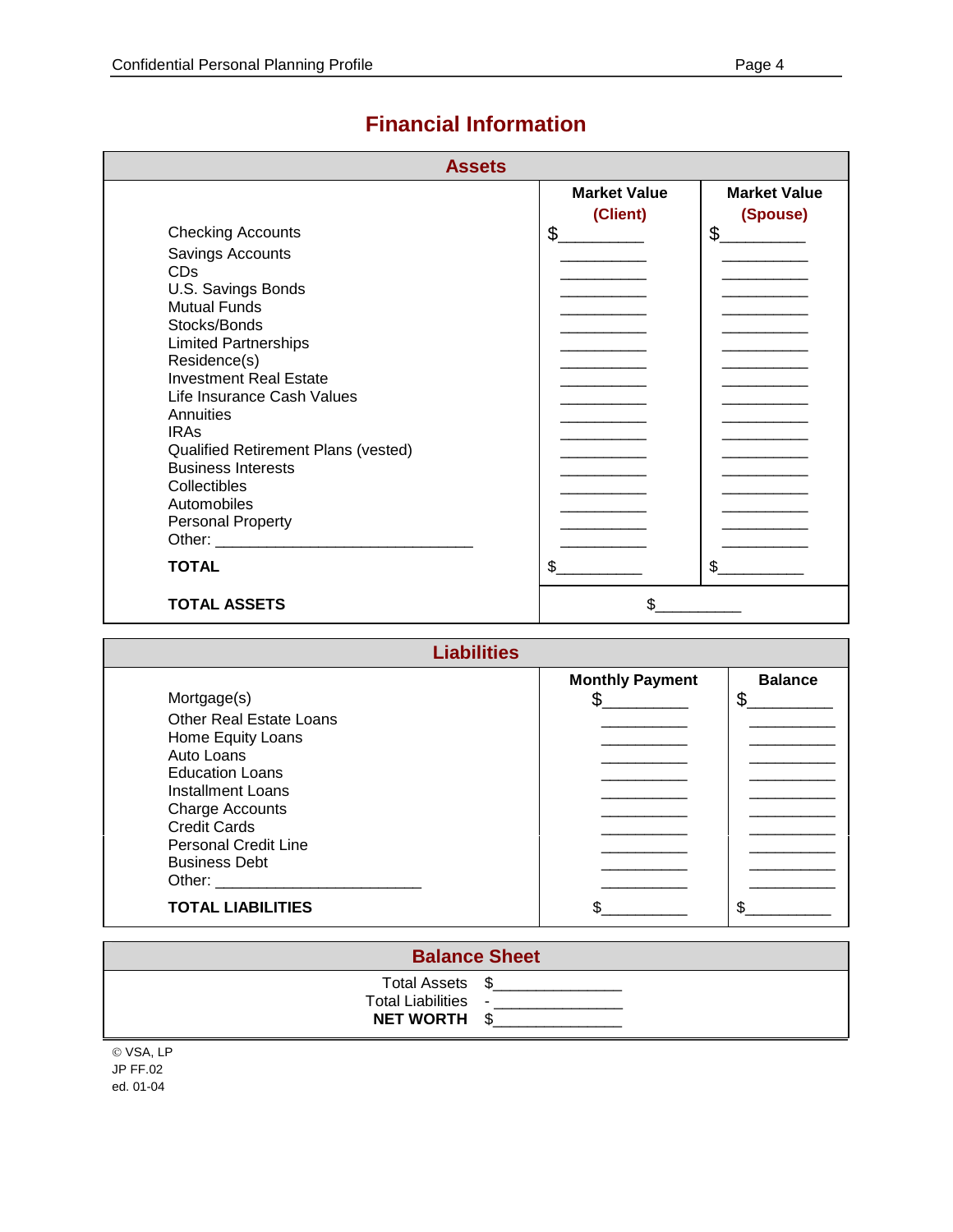## **Benefit Survey**

| <b>Current Employee Benefit Plan Information</b> |               |               |  |
|--------------------------------------------------|---------------|---------------|--|
| Check employee benefits that apply to:           | <b>Client</b> | <b>Spouse</b> |  |
| Group Life Insurance:                            |               |               |  |
| Group Health Care Insurance:                     |               |               |  |
| Disability Income/Salary Continuation:           |               |               |  |
| Pension Plan:                                    |               |               |  |
| Profit-Sharing Plan:                             |               |               |  |
| 401(k) Plan:                                     |               |               |  |
| SEP Plan:                                        |               |               |  |
| Tax-Deferred Annuity:                            |               |               |  |
| Cafeteria Plan:                                  |               |               |  |
| <b>Deferred Compensation Plan:</b>               |               |               |  |
| Other:                                           |               |               |  |
|                                                  |               |               |  |

| <b>IRA Information</b>                        |               |                  |  |
|-----------------------------------------------|---------------|------------------|--|
|                                               | <b>Client</b> | <b>Spouse</b>    |  |
| O Regular IRA:<br><b>Annual Contribution:</b> | $\mathbb{S}$  |                  |  |
| <b>Total Accumulation:</b>                    | \$            |                  |  |
| Tax Deductible?:                              | O Yes O No    | O Yes<br>No<br>O |  |
| O Roth IRA:<br><b>Annual Contribution:</b>    | \$            |                  |  |
| <b>Total Accumulation:</b>                    | S             |                  |  |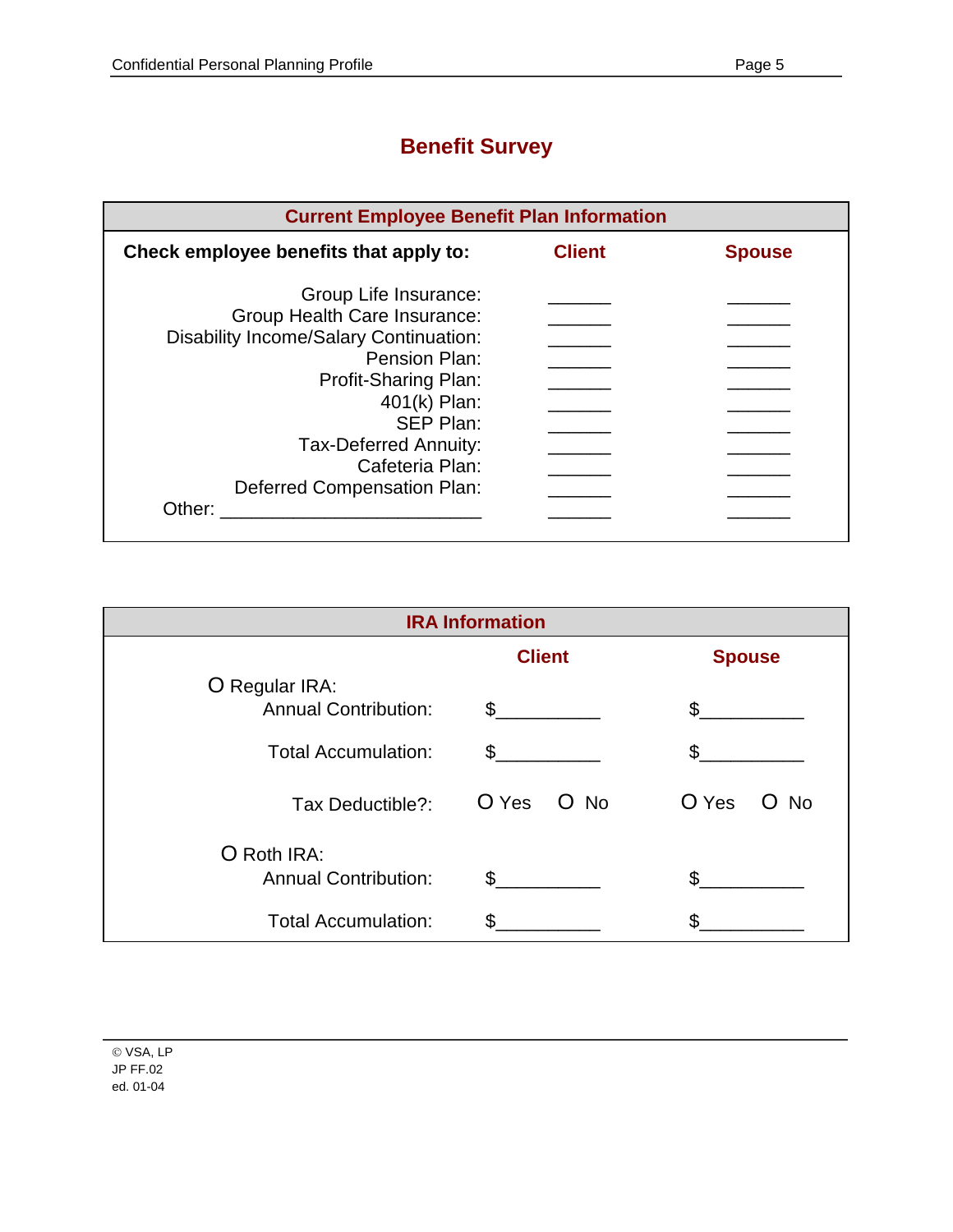| <b>Life Insurance Information</b> |         |                       |                |                           |                   |             |
|-----------------------------------|---------|-----------------------|----------------|---------------------------|-------------------|-------------|
|                                   | Company | Policy<br><b>Type</b> | Policy<br>Date | Face<br>Amount            | Annual<br>Premium | Beneficiary |
|                                   |         |                       |                | \$                        | \$                |             |
|                                   |         |                       |                | \$                        | \$                |             |
| <b>Client</b>                     |         |                       |                | \$                        | \$                |             |
|                                   |         |                       |                | \$                        | \$                |             |
|                                   |         |                       |                | \$                        | \$                |             |
|                                   |         |                       | <b>Totals</b>  | $\boldsymbol{\mathsf{S}}$ | \$                |             |
|                                   | Company | Policy<br><b>Type</b> | Policy<br>Date | Face<br>Amount            | Annual<br>Premium | Beneficiary |
|                                   |         |                       |                | \$                        | \$                |             |
|                                   |         |                       |                | \$                        | \$                |             |
| <b>Spouse</b>                     |         |                       |                | \$                        | \$                |             |
|                                   |         |                       |                | \$                        | \$                |             |
|                                   |         |                       |                | \$                        | \$                |             |
|                                   |         |                       | <b>Totals</b>  | $\boldsymbol{\theta}$     | \$                |             |

# **Insurance Survey**

| <b>Disability Income Insurance Information</b> |               |                   |                           |                   |                          |                        |
|------------------------------------------------|---------------|-------------------|---------------------------|-------------------|--------------------------|------------------------|
|                                                | Company       | Annual<br>Premium | Monthly<br><b>Benefit</b> | Waiting<br>Period | <b>Benefit</b><br>Period | Group or<br>Individual |
|                                                |               | \$                | \$                        |                   |                          |                        |
|                                                |               | \$                | \$                        |                   |                          |                        |
| <b>Client</b>                                  |               | \$                | \$                        |                   |                          |                        |
|                                                |               | \$                | \$                        |                   |                          |                        |
|                                                |               | \$                | \$                        |                   |                          |                        |
|                                                | <b>Totals</b> | \$                | \$                        |                   |                          |                        |
|                                                | Company       | Annual<br>Premium | Monthly<br><b>Benefit</b> | Waiting<br>Period | <b>Benefit</b><br>Period | Group or<br>Individual |
|                                                |               | \$                | \$                        |                   |                          |                        |
|                                                |               | \$                | \$                        |                   |                          |                        |
| <b>Spouse</b>                                  |               | \$                | \$                        |                   |                          |                        |
|                                                |               | \$                | \$                        |                   |                          |                        |
|                                                |               | \$                | \$                        |                   |                          |                        |
|                                                | <b>Totals</b> | \$                | \$                        |                   |                          |                        |

© VSA, LP JP FF.02 ed. 01-04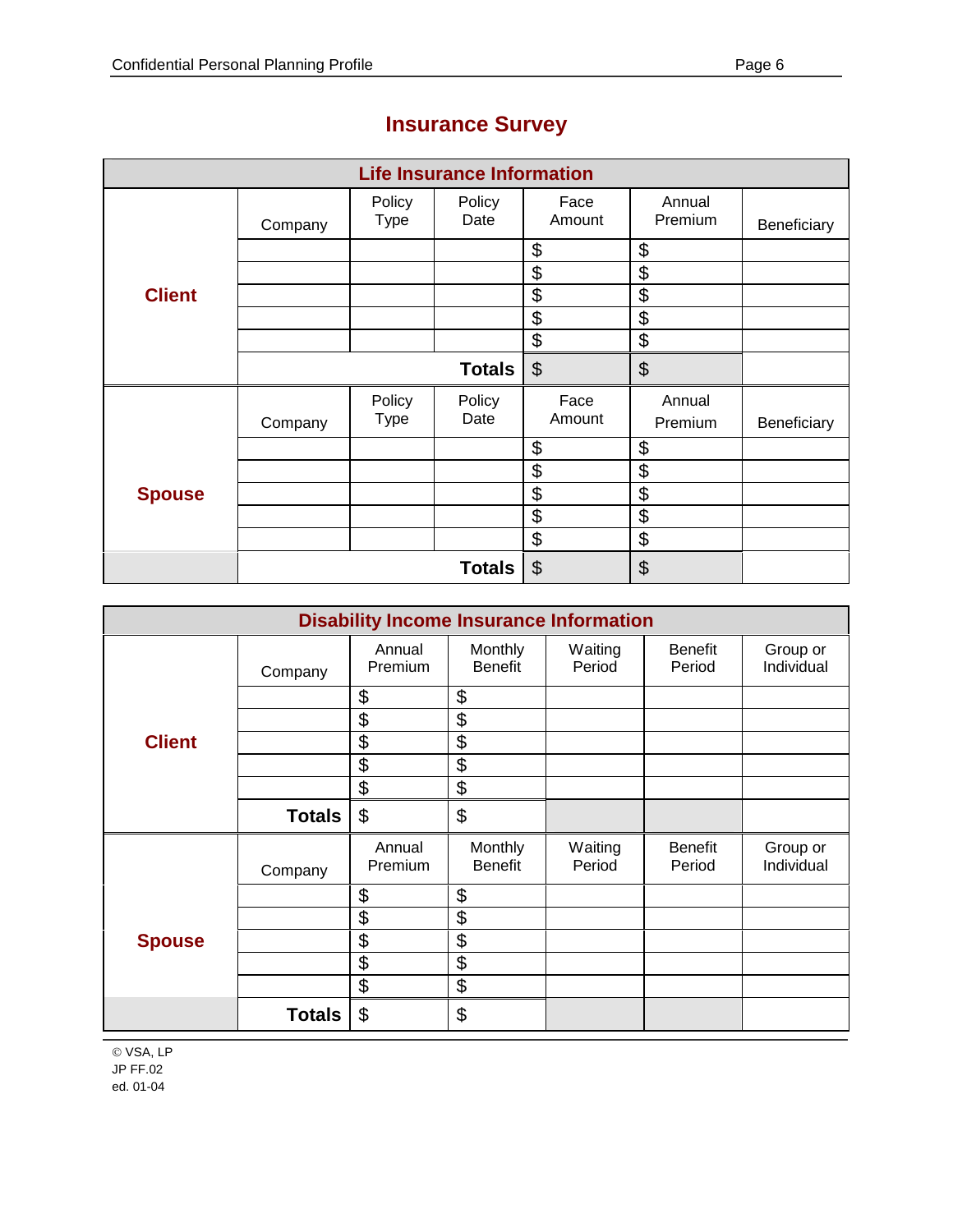### **Professional Advice**

| <b>Professional Advisors</b>                                                           |                                                                                                                                                                                                                                                                                                                                                                                                                                    |  |  |
|----------------------------------------------------------------------------------------|------------------------------------------------------------------------------------------------------------------------------------------------------------------------------------------------------------------------------------------------------------------------------------------------------------------------------------------------------------------------------------------------------------------------------------|--|--|
| <b>Attorney:</b>                                                                       |                                                                                                                                                                                                                                                                                                                                                                                                                                    |  |  |
| Firm Name:                                                                             | Phone: ___                                                                                                                                                                                                                                                                                                                                                                                                                         |  |  |
| <b>Street Address:</b>                                                                 |                                                                                                                                                                                                                                                                                                                                                                                                                                    |  |  |
| City, State, Zip:                                                                      |                                                                                                                                                                                                                                                                                                                                                                                                                                    |  |  |
| <b>Accountant:</b>                                                                     | Phone: $\frac{1}{\sqrt{1-\frac{1}{2}}\cdot\sqrt{1-\frac{1}{2}}\cdot\sqrt{1-\frac{1}{2}}\cdot\sqrt{1-\frac{1}{2}}\cdot\sqrt{1-\frac{1}{2}}\cdot\sqrt{1-\frac{1}{2}}\cdot\sqrt{1-\frac{1}{2}}\cdot\sqrt{1-\frac{1}{2}}\cdot\sqrt{1-\frac{1}{2}}\cdot\sqrt{1-\frac{1}{2}}\cdot\sqrt{1-\frac{1}{2}}\cdot\sqrt{1-\frac{1}{2}}\cdot\sqrt{1-\frac{1}{2}}\cdot\sqrt{1-\frac{1}{2}}\cdot\sqrt{1-\frac{1}{2}}\cdot\sqrt{1-\frac{1}{2}}\cdot$ |  |  |
| Firm Name:                                                                             |                                                                                                                                                                                                                                                                                                                                                                                                                                    |  |  |
| <b>Street Address:</b>                                                                 |                                                                                                                                                                                                                                                                                                                                                                                                                                    |  |  |
| City, State, Zip:                                                                      |                                                                                                                                                                                                                                                                                                                                                                                                                                    |  |  |
| <b>Life Insurance Agent:</b>                                                           | Phone: _____                                                                                                                                                                                                                                                                                                                                                                                                                       |  |  |
| Firm Name:                                                                             | <u> 1989 - Johann Barnett, fransk politik (d. 1989)</u>                                                                                                                                                                                                                                                                                                                                                                            |  |  |
| <b>Street Address:</b>                                                                 |                                                                                                                                                                                                                                                                                                                                                                                                                                    |  |  |
| City, State, Zip:                                                                      |                                                                                                                                                                                                                                                                                                                                                                                                                                    |  |  |
| <b>P&amp;C Insurance Agent:</b>                                                        | <u> 1989 - Johann Barn, mars ann an t-Amhain ann an t-Amhain an t-Amhain an t-Amhain an t-Amhain an t-Amhain an t-</u>                                                                                                                                                                                                                                                                                                             |  |  |
| Firm Name:                                                                             | Phone: ___                                                                                                                                                                                                                                                                                                                                                                                                                         |  |  |
| <b>Street Address:</b>                                                                 | <u> 1980 - Johann Barn, mars ann an t-Amhainn an t-Amhainn an t-Amhainn an t-Amhainn an t-Amhainn an t-Amhainn an</u>                                                                                                                                                                                                                                                                                                              |  |  |
| City, State, Zip:                                                                      |                                                                                                                                                                                                                                                                                                                                                                                                                                    |  |  |
| Stockbroker:                                                                           |                                                                                                                                                                                                                                                                                                                                                                                                                                    |  |  |
| Firm Name:                                                                             | Phone: _____                                                                                                                                                                                                                                                                                                                                                                                                                       |  |  |
| <b>Street Address:</b>                                                                 |                                                                                                                                                                                                                                                                                                                                                                                                                                    |  |  |
| City, State, Zip:                                                                      |                                                                                                                                                                                                                                                                                                                                                                                                                                    |  |  |
| <b>Financial Planner:</b><br>Firm Name:<br><b>Street Address:</b><br>City, State, Zip: | Phone: $\frac{1}{2}$                                                                                                                                                                                                                                                                                                                                                                                                               |  |  |
| <b>Trust Officer:</b><br>Firm Name:<br><b>Street Address:</b><br>City, State, Zip:     | Phone: ________<br><u> 1989 - Jan James James Jan James James James James James James James James James James James James James James</u>                                                                                                                                                                                                                                                                                          |  |  |
| With whom do you consult before<br>making a financial decision?                        |                                                                                                                                                                                                                                                                                                                                                                                                                                    |  |  |

© VSA, LP JP FF.02 ed. 01-04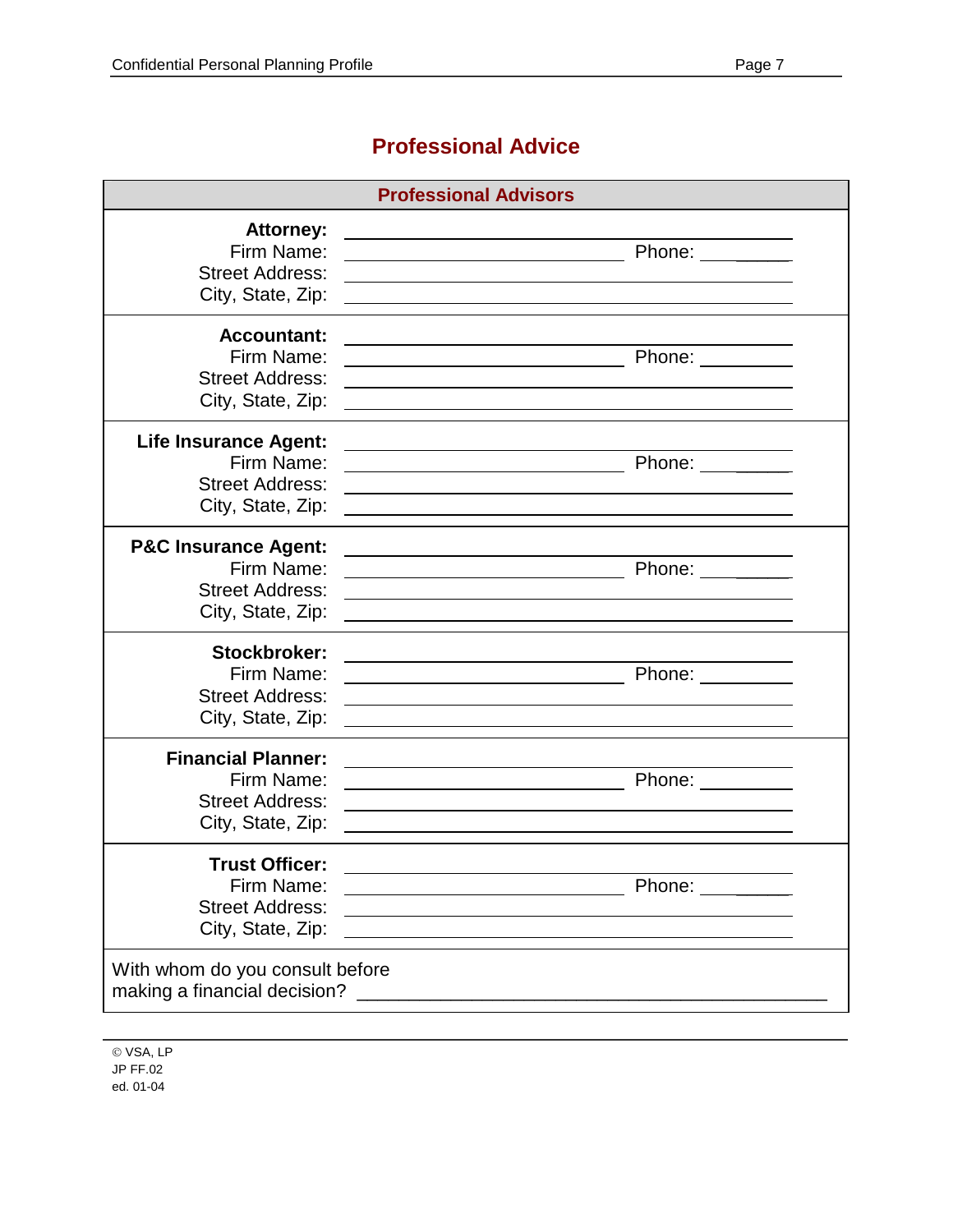#### **Personal Planning Priority: Survivor Cash Needs**

| <b>Cash Needs</b>                                                                                                                                                                                                              |                                                              |                                                              |  |  |
|--------------------------------------------------------------------------------------------------------------------------------------------------------------------------------------------------------------------------------|--------------------------------------------------------------|--------------------------------------------------------------|--|--|
| <b>Final Expense Fund</b><br><b>Medical Expenses</b><br>➤<br><b>Funeral Expenses</b><br>➤<br>Debt Liquidation<br>➤<br><b>Estate Settlement Costs</b><br>➤<br><b>Federal and State Death Taxes</b><br>➤<br><b>Bequests</b><br>➤ | <b>At Client's Death</b><br>\$<br>\$<br>\$<br>\$<br>\$<br>\$ | <b>At Spouse's Death</b><br>\$<br>\$<br>\$<br>\$<br>\$<br>\$ |  |  |
| <b>Housing Fund</b><br>Mortgage Liquidation; or<br>➤<br>> Rent Payment Fund                                                                                                                                                    | \$<br>\$<br>per mo.                                          | \$<br>$\mathfrak{L}$<br>per mo.                              |  |  |
| <b>Education Fund</b><br>Per Child Funding; or<br>$\triangleright$ Lump Sum Funding                                                                                                                                            | \$<br>per child<br>\$                                        | per child<br>\$                                              |  |  |
| <b>Emergency Fund</b>                                                                                                                                                                                                          | \$                                                           | \$                                                           |  |  |
| <b>Personal Services Fund</b><br><b>Child Care</b><br>⋗<br><b>Household Duties</b><br>➤<br>> Home and Yard Maintenance                                                                                                         | \$<br>\$<br>\$                                               | \$<br>\$<br>\$                                               |  |  |

| <b>Sources of Cash</b>                               |  |  |  |  |
|------------------------------------------------------|--|--|--|--|
| <b>At Client's Death</b><br><b>At Spouse's Death</b> |  |  |  |  |
| <b>Liquid Assets</b>                                 |  |  |  |  |
| <b>Existing Life Insurance</b>                       |  |  |  |  |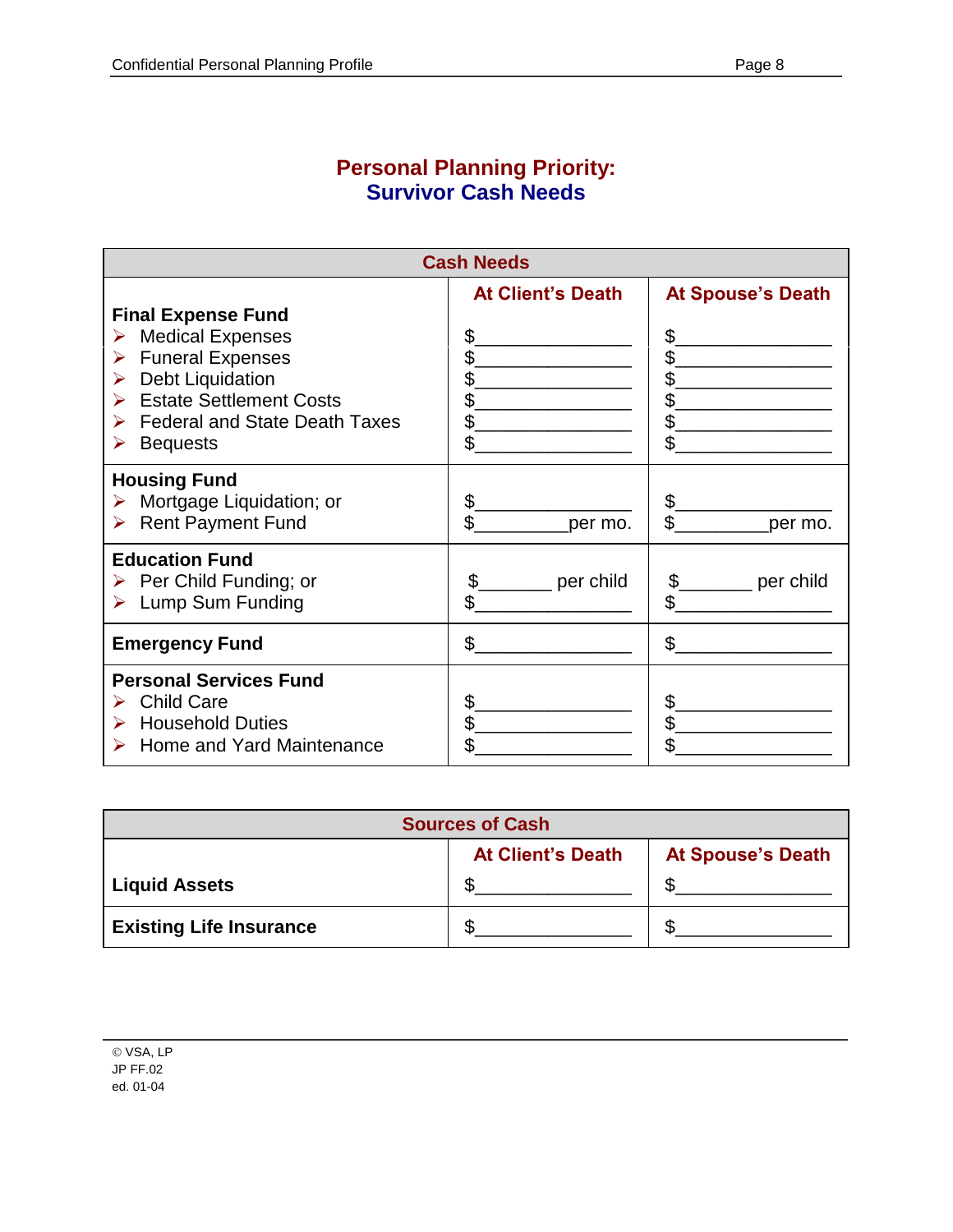### **Personal Planning Priority: Survivor Income Needs**

| <b>Survivor Income Objectives</b>                             |                                                            |  |  |
|---------------------------------------------------------------|------------------------------------------------------------|--|--|
| <b>Client's Current Monthly Income:</b>                       | Spouse's Current Monthly Income:                           |  |  |
| <b>Covered by Social Security?</b>                            | <b>Covered by Social Security?</b>                         |  |  |
| $O$ No<br>O Yes                                               | O Yes<br>$O$ No                                            |  |  |
| <b>At Client's Death</b>                                      | <b>At Spouse's Death</b>                                   |  |  |
| <b>Monthly Survivor Income Objective:</b>                     | <b>Monthly Survivor Income Objective:</b>                  |  |  |
| To Spouse with<br>Dependent Children \$<br>To Spouse Alone \$ | To Client with<br>Dependent Children \$<br>To Client Alone |  |  |

| <b>Sources of Survivor Income</b>                             |                                                                               |  |  |
|---------------------------------------------------------------|-------------------------------------------------------------------------------|--|--|
| <b>At Client's Death</b>                                      | <b>At Spouse's Death</b>                                                      |  |  |
| Monthly Survivor Income Benefit(s):                           | Monthly Survivor Income Benefit(s):                                           |  |  |
| To Spouse with<br>Dependent Children \$<br>To Spouse Alone \$ | To Client with<br>Dependent Children \$<br>To Client Alone<br>\$              |  |  |
| Monthly Investment Income:                                    | Monthly Investment Income:                                                    |  |  |
| To Spouse with<br>Dependent Children \$<br>To Spouse Alone \$ | To Client with<br>Dependent Children \$<br>To Client Alone \$                 |  |  |
| <b>Other Monthly Income:</b>                                  | <b>Other Monthly Income:</b>                                                  |  |  |
| To Spouse with<br>Dependent Children \$<br>To Spouse Alone \$ | To Client with<br>Dependent Children<br>$\mathbb{S}$<br>To Client Alone<br>\$ |  |  |

#### **Planning Assumption**

Assumed Rate of Return on Invested Capital: \_\_\_\_\_\_%

VSA, LP JP FF.02 ed. 01-04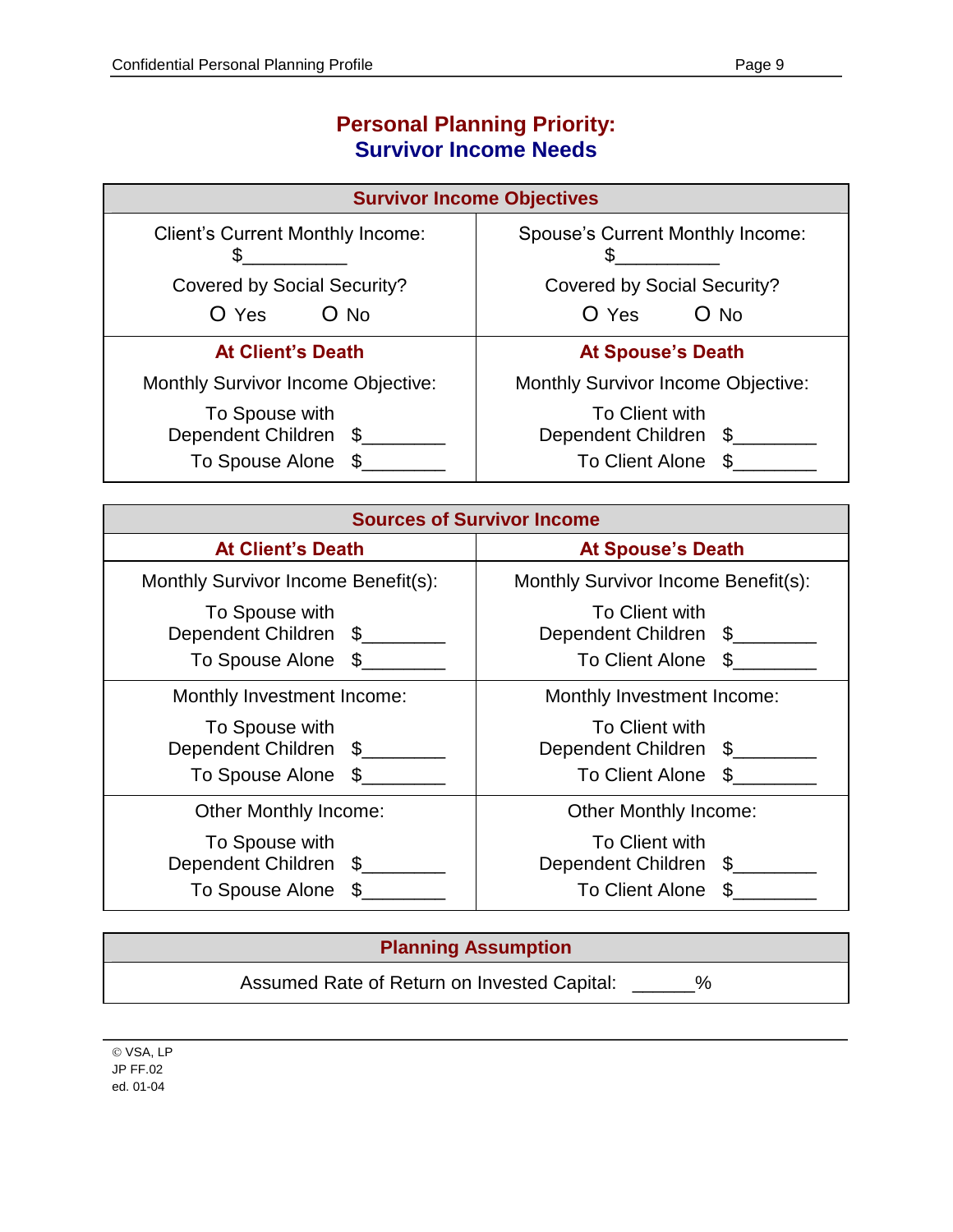#### **Personal Planning Priority: Education Funding**

| <b>Education Fund Objectives</b>                       |                                   |                     |                              |                                       |  |
|--------------------------------------------------------|-----------------------------------|---------------------|------------------------------|---------------------------------------|--|
| Child's Name                                           | Age<br><b>Funding</b><br>to Begin | Years of<br>Funding | Annual<br>Education<br>Costs | Any Current<br>Per Child<br>Savings * |  |
|                                                        |                                   |                     |                              |                                       |  |
| $2_{-}$                                                |                                   |                     |                              |                                       |  |
| 3.                                                     |                                   |                     |                              |                                       |  |
| 4.                                                     |                                   |                     |                              |                                       |  |
| 5.                                                     |                                   |                     |                              |                                       |  |
| * Alternatively, Current Family Education Fund Balance |                                   |                     |                              |                                       |  |

| <b>Planning Assumptions</b>                                 |  |
|-------------------------------------------------------------|--|
| Assumed Rate of Return on Invested Capital<br>$\frac{1}{2}$ |  |
| Assumed Education Cost Inflation Rate<br>$\%$               |  |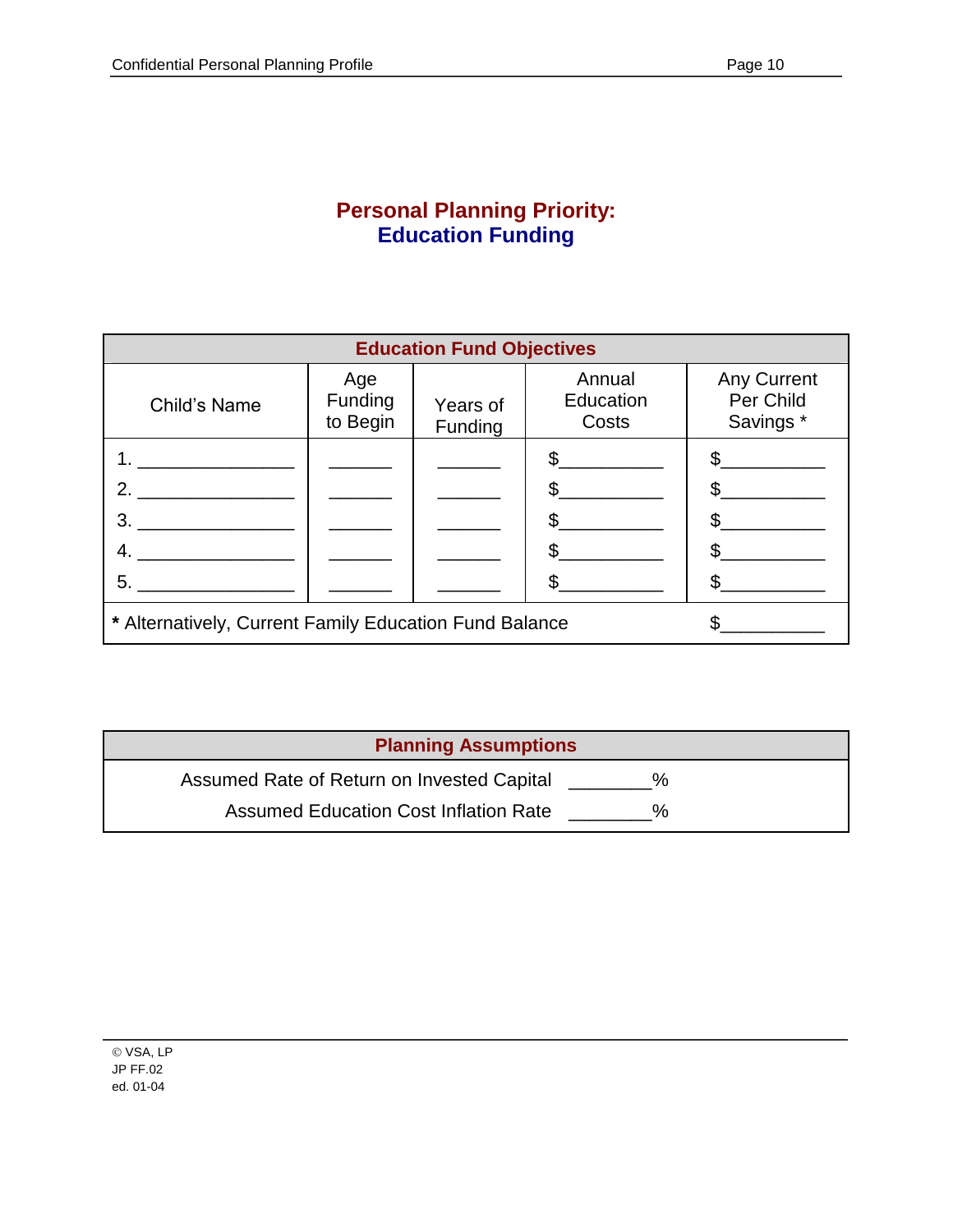#### **Personal Planning Priority: Disability Income Analysis**

| <b>Disability Income Objectives</b>              |               |               |
|--------------------------------------------------|---------------|---------------|
|                                                  | <b>Client</b> | <b>Spouse</b> |
| Monthly Disability Income Objective:<br>OR       |               |               |
| <b>Disability Income Replacement Percentage:</b> | $\%$          |               |

| <b>Sources of Disability Income: Client</b>                                                                                |  |
|----------------------------------------------------------------------------------------------------------------------------|--|
| Monthly Short-Term Disability Income Benefit:                                                                              |  |
| Monthly Long-Term Disability Income Benefit:<br>Waiting Period: O less than 6 months<br>O 6 months or more                 |  |
| <b>Other Monthly Disability Income:</b><br>Waiting Period: O in the first 6 months only<br>O after 6 months only<br>O Both |  |

| <b>Sources of Disability Income: Spouse</b>                                                                                |  |
|----------------------------------------------------------------------------------------------------------------------------|--|
| Monthly Short-Term Disability Income Benefit:                                                                              |  |
| Monthly Long-Term Disability Income Benefit:<br>Waiting Period: O less than 6 months<br>O 6 months or more                 |  |
| <b>Other Monthly Disability Income:</b><br>Waiting Period: O in the first 6 months only<br>O after 6 months only<br>O Both |  |

| <b>Planning Assumptions</b>                            |               |                   |  |
|--------------------------------------------------------|---------------|-------------------|--|
|                                                        | <b>Client</b> | <b>Spouse</b>     |  |
| Covered by Social Security?:   O Yes O No   O Yes O No |               |                   |  |
| Social Security Benefit to Include in Analysis?        |               | O 100% O 50% O 0% |  |
| Assumed Rate of Return on Invested Capital:            |               | $\%$              |  |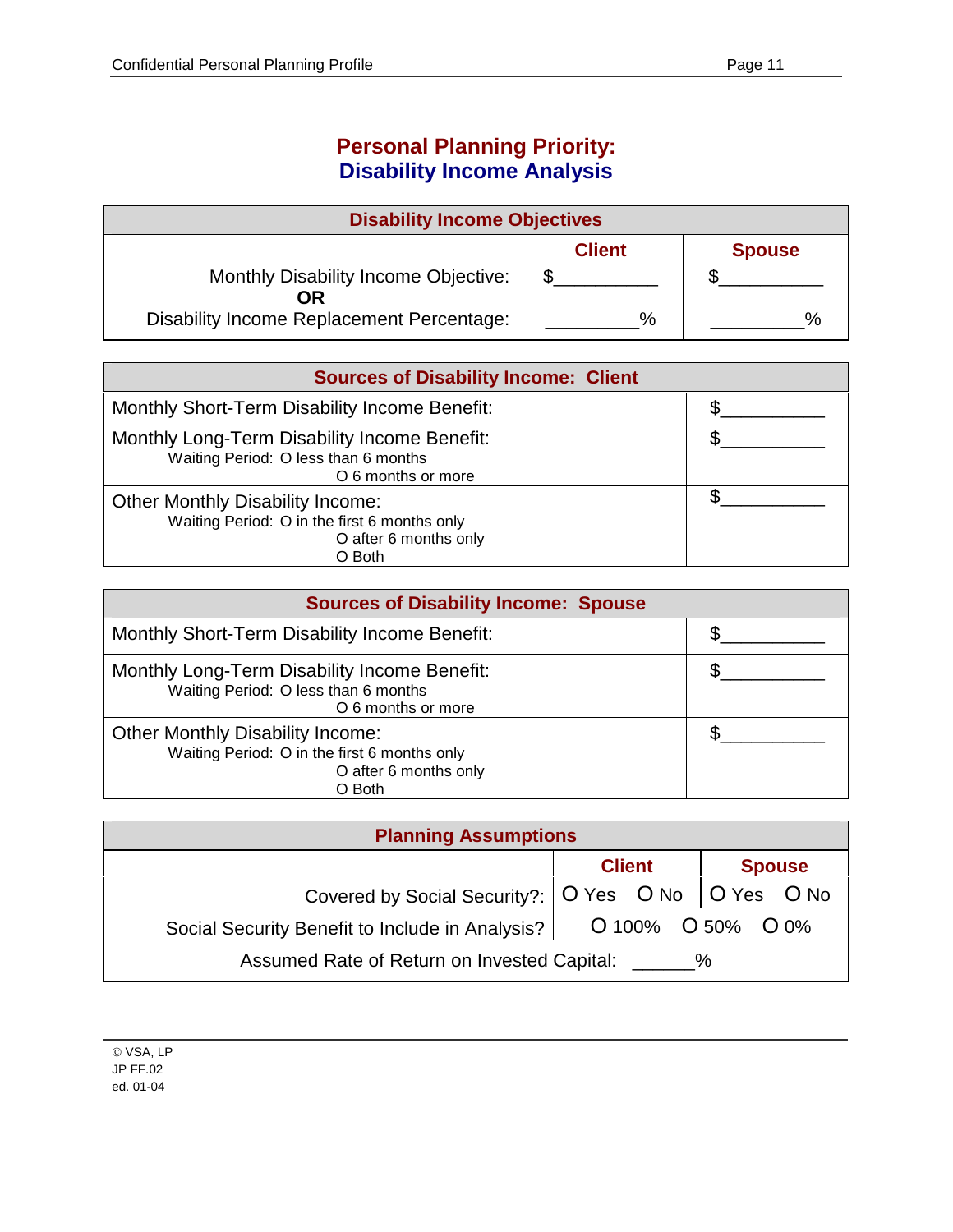### **Personal Planning Priority: Retirement Analysis**

| <b>Retirement Income Objective</b>  |        |        |  |
|-------------------------------------|--------|--------|--|
| Planned Retirement Age:             | Client | Spouse |  |
| Annual Retirement Income Objective: |        |        |  |

| <b>Sources of Retirement Income</b>                                                                                                 |           |           |  |
|-------------------------------------------------------------------------------------------------------------------------------------|-----------|-----------|--|
| <b>Annual Income from:</b>                                                                                                          | to Client | to Spouse |  |
| <b>Government-Provided Sources:</b><br>$\triangleright$ Civil Service Benefits<br><b>Veterans Benefits</b><br><b>Other Benefits</b> |           |           |  |
| Employer-Provided Defined Benefit Plan(s):                                                                                          |           |           |  |
| <b>Personal Retirement Income Sources:</b><br>Investment Income<br><b>Other Personal Sources</b>                                    |           |           |  |

| <b>Current Retirement Savings</b>                                                                                           |               |               |  |
|-----------------------------------------------------------------------------------------------------------------------------|---------------|---------------|--|
|                                                                                                                             | <b>Client</b> | <b>Spouse</b> |  |
| <b>All Defined Contribution Plans:</b><br><b>Total Present Value</b><br>$\triangleright$ Total Planned Annual Contributions |               |               |  |
| <b>Personal Retirement Savings:</b><br><b>Present Value</b><br><b>Planned Annual Savings</b>                                |               |               |  |

| <b>Planning Assumptions</b>                                                                                                                                                                       |               |                                      |
|---------------------------------------------------------------------------------------------------------------------------------------------------------------------------------------------------|---------------|--------------------------------------|
|                                                                                                                                                                                                   | <b>Client</b> | <b>Spouse</b>                        |
| Covered by Social Security?:   O Yes O No                                                                                                                                                         |               | $\overline{O}$ Yes $\overline{O}$ No |
| Social Security Benefit to Include in Analysis?                                                                                                                                                   |               | $O$ 100% $O$ 50% $O$ 0%              |
| Assumed PRE-Retirement Rate of Return on Invested Capital:<br>%<br>Assumed POST-Retirement Rate of Return on Invested Capital:<br>$\%$<br><b>Assumed Retirement Planning Inflation Rate:</b><br>% |               |                                      |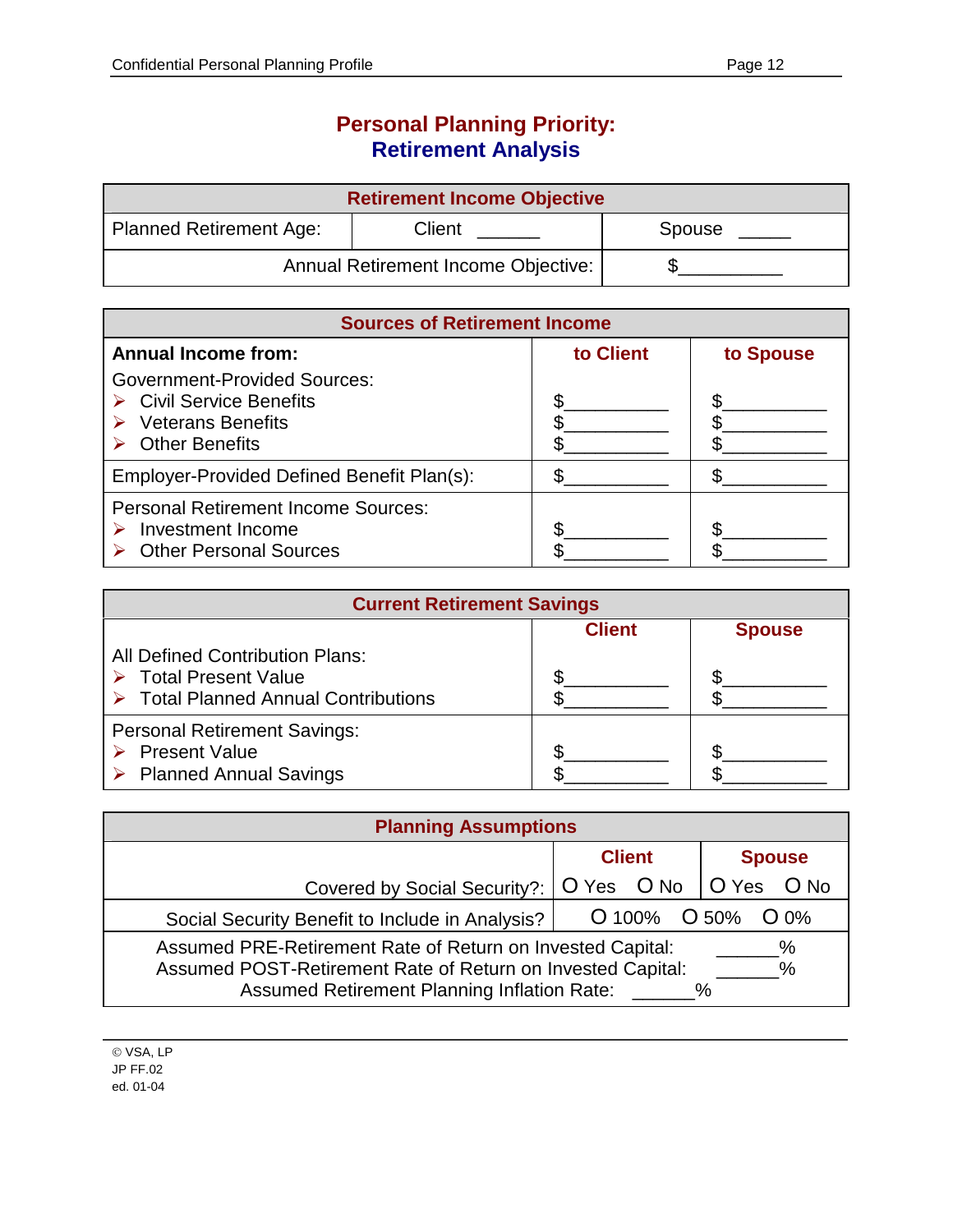#### **Personal Planning Priority: Wealth Accumulation Analysis**

| <b>Lump Sum Wealth Accumulation Objectives</b> |                                 |           |                                  |                              |
|------------------------------------------------|---------------------------------|-----------|----------------------------------|------------------------------|
| Lump Sum Objective                             | Amount of<br>Lump Sum<br>Needed | Needed in | Amount<br>Currently<br>Available | Assumed<br>Rate of<br>Return |
|                                                | \$.                             | years     | $\mathbb{S}$                     | $\%$                         |
| 2.                                             | \$                              | years     | \$                               | $\%$                         |
| 3.                                             | S                               | years     | \$                               | $\frac{0}{0}$                |
|                                                |                                 | years     | \$                               | $\%$                         |

| <b>Systematic Savings Wealth Accumulation Objectives</b> |                                |                            |          |                              |
|----------------------------------------------------------|--------------------------------|----------------------------|----------|------------------------------|
| <b>Systematic Savings</b><br>Objective                   | Amount of<br>Annual<br>Deposit | Amount<br>Already<br>Saved | Value in | Assumed<br>Rate of<br>Return |
|                                                          |                                |                            | years    | $\%$                         |
| $2^{\circ}$                                              |                                |                            | years    | $\frac{0}{0}$                |
| 3.                                                       |                                |                            | years    | $\%$                         |
|                                                          |                                |                            | vears    | $\%$                         |

#### **Systematic Savings Wealth Accumulation Objectives**

Which Statement Best Describes the Client's Tolerance for Investment Risk?

- O Willing to accept reduced growth potential in return for preservation of principal (*low risk tolerance*).
- O Willing to accept some risk of loss of principal in return for moderate growth potential (*moderate risk tolerance*).
- O Willing to accept higher risk of loss of principal in return for higher growth potential (*high risk tolerance*).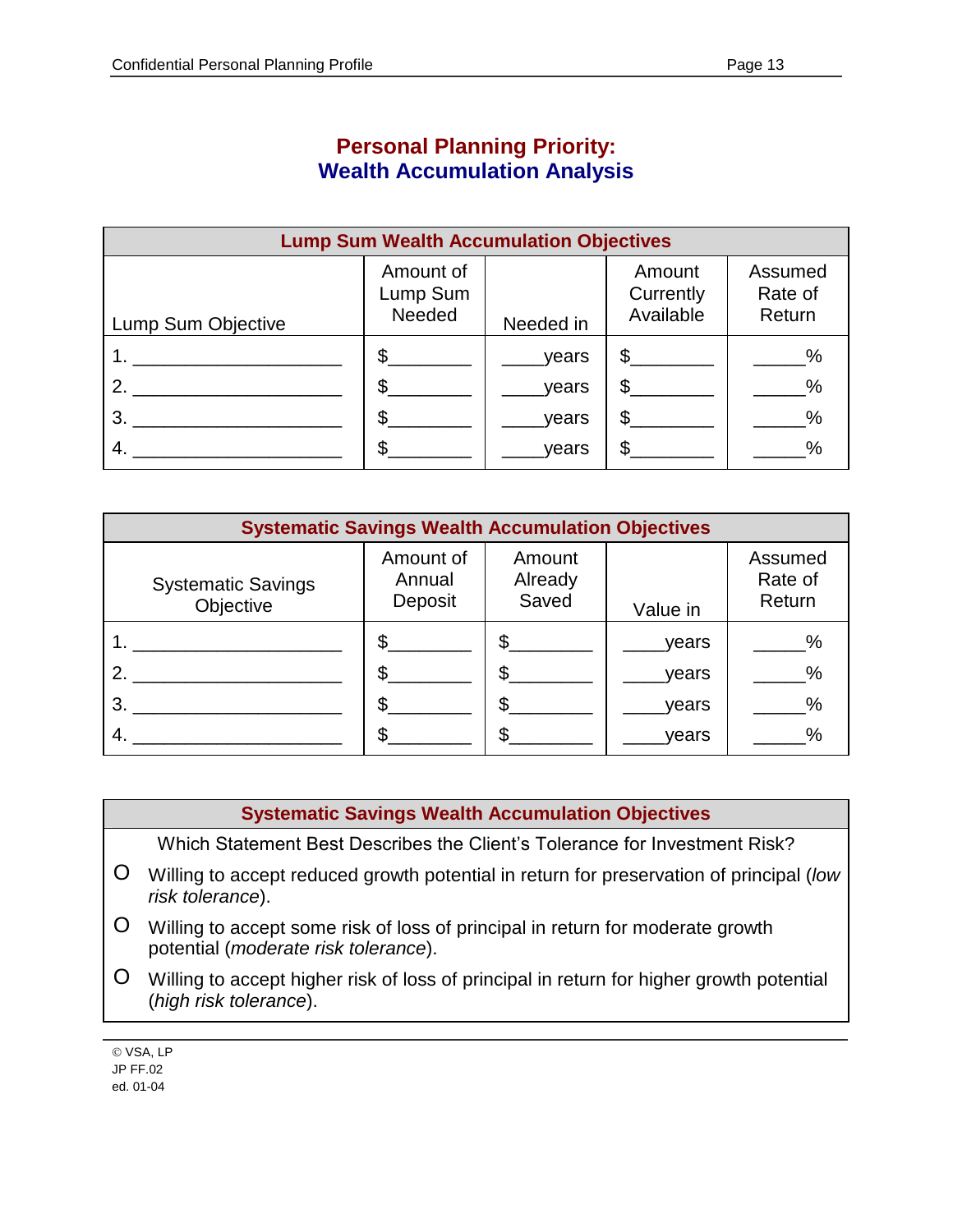#### **Business Ownership Information (To Be Completed by Business Owners Only)**

| <b>Business Information</b>     |  |  |
|---------------------------------|--|--|
| Name of Business:               |  |  |
|                                 |  |  |
| <b>Street Address:</b>          |  |  |
|                                 |  |  |
| City, State, Zip:               |  |  |
| <b>Business Phone Number:</b>   |  |  |
| <b>Business Fax Number:</b>     |  |  |
| <b>Business E-Mail Address:</b> |  |  |

| <b>Ownership Information</b>                     |                                                       |                                  |     |     |    |     |
|--------------------------------------------------|-------------------------------------------------------|----------------------------------|-----|-----|----|-----|
| Type of Business:                                | O                                                     | Sole Proprietorship              |     |     |    |     |
|                                                  | O                                                     | Partnership                      |     |     |    |     |
|                                                  |                                                       | Corporation                      |     |     |    |     |
|                                                  |                                                       | S-Corporation                    |     |     |    |     |
|                                                  | ( )                                                   | <b>Professional Corporation</b>  |     |     |    |     |
|                                                  | Ő                                                     | <b>Limited Liability Company</b> |     |     |    |     |
| Percent of Ownership:<br><b>Estimated Value:</b> |                                                       | $\%$<br>$\mathfrak{L}$           |     |     |    |     |
|                                                  | Is there a business continuation agreement in effect? |                                  |     | Yes |    | No. |
| Are there other business planning needs?         |                                                       |                                  | Yes |     | No |     |
|                                                  |                                                       |                                  |     |     |    |     |
|                                                  |                                                       |                                  |     |     |    |     |
|                                                  |                                                       |                                  |     |     |    |     |